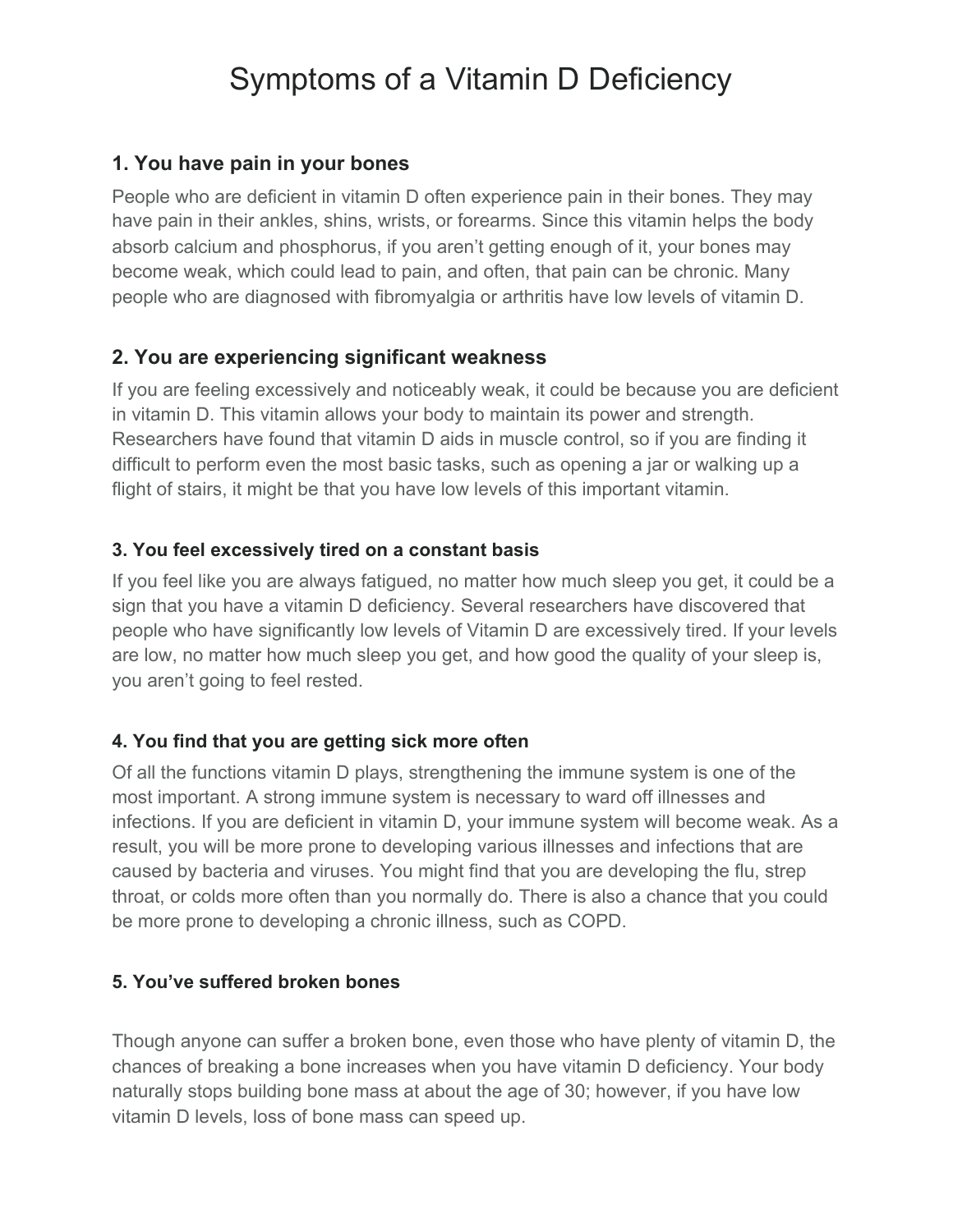# **6. You feel like you're down in the dumps**

If you are feeling more blue than usual lately, it might just be that you aren't getting enough vitamin D. Those who are diagnosed with depression usually have a shortage of vitamin D. It is believed that the mineral may have an effect on the hormones that regulate the mood, such as serotonin.

# **7. You're sweating excessively**

For many people, one of the first signs of a vitamin D deficiency is increased sweating, particularly from the head. Usually, sweating isn't an issue; in fact, it's good for the body. It helps to release toxins that are buried in the fat cells that are located underneath the skin.

# **8. You feel overly anxious**

It's normal to feel anxious from time-to-time, especially when you are faced with a challenging situation, or there's a sudden change in your life. Anxiety is nature's way of helping you figure out how to react to danger. However, if you feel like your anxiety levels are at an all-time high and there's no apparent reason for it, or you are worrying about things that normally wouldn't bother you or are trivial, you just might have a vitamin D deficiency. Low levels of vitamin D can affect the hormones that are helping to monitor your mood, so a deficiency in this mineral could also cause anxiety.

# **9. You are suffering from hair loss**

Hair loss is normal. The average person loses about 100 strands of hair on a daily basis. But, if you are seeing more hair collecting in your shower drain, you see more in your hairbrush, you have more hair than normal collecting on your clothing, or you actually see bald spots developing, you very well may be deficient in vitamin D.

# **10. Your wounds are taking a long time to heal**

If you notice that it is taking longer for scraps, scratches or other wounds are taking longer to heal than they normally would, it might be because you have low vitamin D levels. Various research studies have revealed that vitamin D helps the body increase its ability to create new skin, which is vital for healing wounds. It has been found that vitamin D helps to fight off infections and control inflammation.

# **11. You are having stomach issues**

If you feel like your pants are fitting tired, but you haven't put on any weight, you are experiencing more gas than normal, you have pain in your stomach, or there has been a change in your stools (they're watery and loose,) there is a very good chance that you have you are deficient in vitamin D.

This vitamin aids in the absorption of fat, which could lead to serious gut problems. In the most severe cases, low levels of vitamin D can lead to the development of several